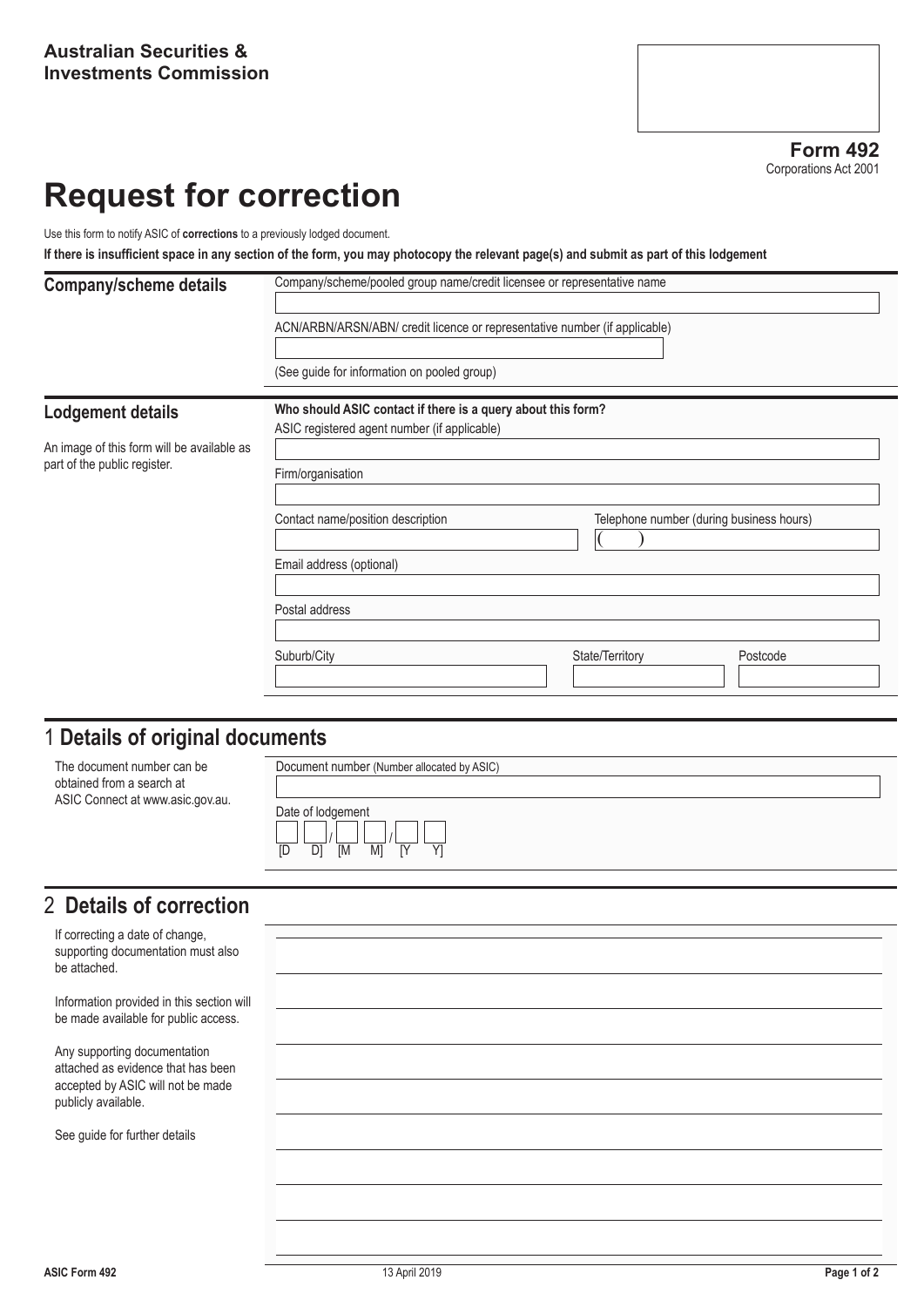### **Signature**

This form must be signed by a current director or secretary of the company, Australian credit licensee or body corporate credit representative, the local agent of a foreign company or the external administrator of a company or pooled group of companies in external administration.

| I certify that the information in this form is true and complete. |  |  |  |  |
|-------------------------------------------------------------------|--|--|--|--|
| Name                                                              |  |  |  |  |
|                                                                   |  |  |  |  |
| Capacity                                                          |  |  |  |  |
| Director                                                          |  |  |  |  |
| Company secretary                                                 |  |  |  |  |
| Local agent (foreign companies only)                              |  |  |  |  |
| External administrator                                            |  |  |  |  |
| Other, please specify                                             |  |  |  |  |
|                                                                   |  |  |  |  |
| Signature                                                         |  |  |  |  |
|                                                                   |  |  |  |  |
| Date signed<br>$\overline{M}$<br>D]<br>M]<br>[Y<br>Y1<br>ΙD       |  |  |  |  |
|                                                                   |  |  |  |  |

Lodgement Send completed and signed forms to: Australian Securities and Investments Commission, PO Box 4000, Gippsland Mail Centre VIC 3841.

#### **For more information**

Web [www.asic.gov.au](http://www.asic.gov.au) Need help? [www.asic.gov.au/question](http://www.asic.gov.au/question) Telephone 1300 300 630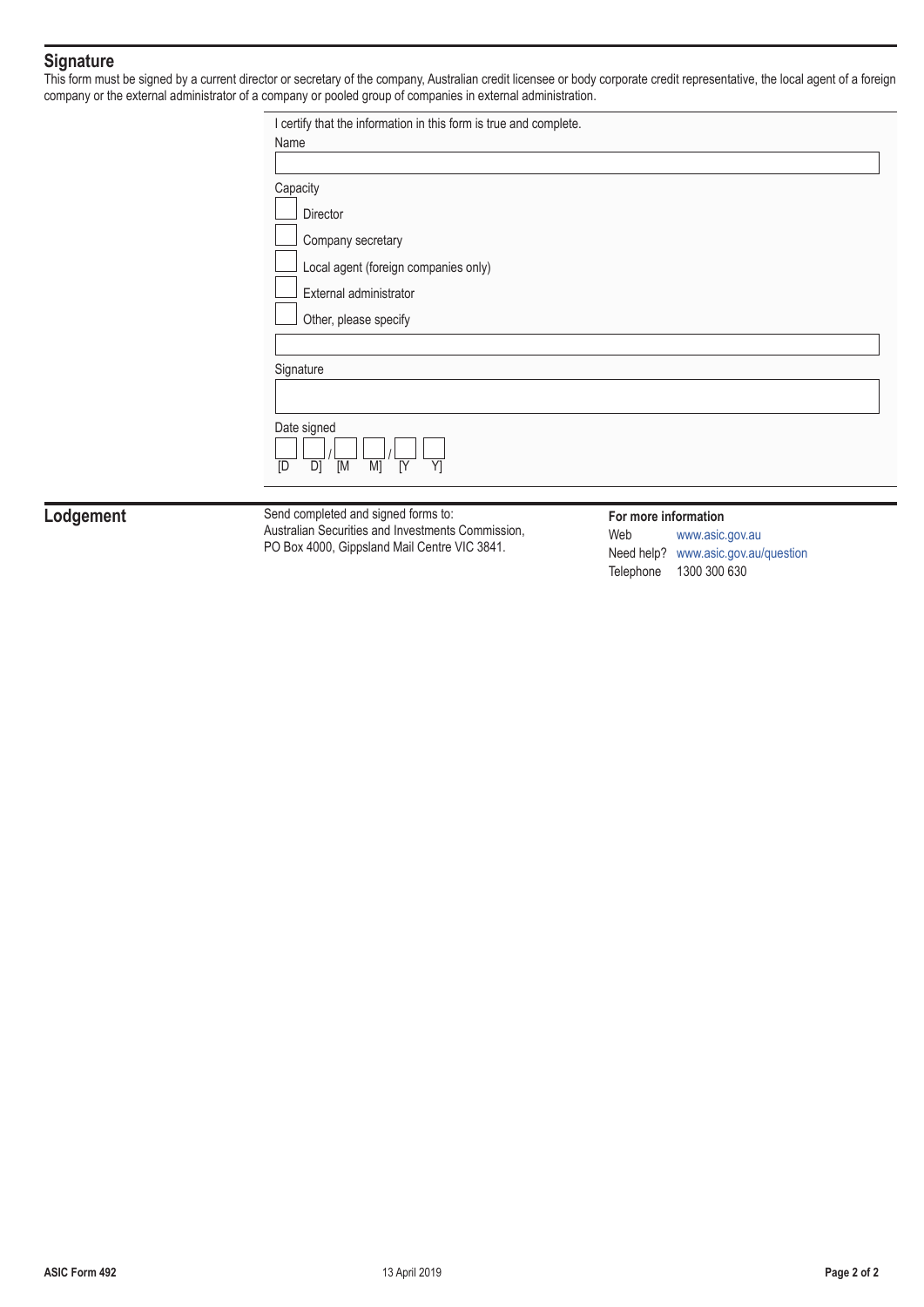**Form 492** Corporations Act 2001

# **Guide: Request for correction**

**This guide does not form part of the form. It is included by ASIC to assist you in completing and lodging the Form 492.**

Use this form to notify ASIC of **corrections** to a previously lodged document.

| <b>Signature</b>                                                                                                            | Correcting a form for a:                                                                                                                                                                                                                                                                                                                                                                                                                                                                                                                                                                                                                                                                                                                                                                                                           | Must be signed by:                                                                                                                                                   |  |
|-----------------------------------------------------------------------------------------------------------------------------|------------------------------------------------------------------------------------------------------------------------------------------------------------------------------------------------------------------------------------------------------------------------------------------------------------------------------------------------------------------------------------------------------------------------------------------------------------------------------------------------------------------------------------------------------------------------------------------------------------------------------------------------------------------------------------------------------------------------------------------------------------------------------------------------------------------------------------|----------------------------------------------------------------------------------------------------------------------------------------------------------------------|--|
|                                                                                                                             | company or responsible entity                                                                                                                                                                                                                                                                                                                                                                                                                                                                                                                                                                                                                                                                                                                                                                                                      | a current director or secretary                                                                                                                                      |  |
|                                                                                                                             | foreign company                                                                                                                                                                                                                                                                                                                                                                                                                                                                                                                                                                                                                                                                                                                                                                                                                    | a current director or secretary of the company or a local agent of the company.                                                                                      |  |
|                                                                                                                             | company or pooled group<br>of companies in external<br>administration                                                                                                                                                                                                                                                                                                                                                                                                                                                                                                                                                                                                                                                                                                                                                              | the external administrator (A pooled group is a group of companies, notified to<br>ASIC, established to facilitate the winding up of companies in corporate groups.) |  |
|                                                                                                                             | managed investment scheme                                                                                                                                                                                                                                                                                                                                                                                                                                                                                                                                                                                                                                                                                                                                                                                                          | a current director or secretary of the responsible entity                                                                                                            |  |
|                                                                                                                             | Australian credit licensee<br>or body corporate credit<br>representative                                                                                                                                                                                                                                                                                                                                                                                                                                                                                                                                                                                                                                                                                                                                                           | a current director or secretary                                                                                                                                      |  |
| <b>Lodgement fee</b>                                                                                                        | Nil, except in circumstances where the correction highlights a fee that would have been charged if the original<br>document had been lodged and processed correctly.                                                                                                                                                                                                                                                                                                                                                                                                                                                                                                                                                                                                                                                               |                                                                                                                                                                      |  |
| When a Form 492 cannot be<br>used                                                                                           | The Form 492 cannot be used to notify of events that:<br>were omitted from a previously lodged document e.g. appointment of an officeholder, change of address or<br>transfer of shares-in that case a new document advising the change must be lodged<br>did not happen but were previously notified, such as change of address-in that case the previous document<br>should be withdrawn.                                                                                                                                                                                                                                                                                                                                                                                                                                        |                                                                                                                                                                      |  |
| <b>Corrections to dates of</b>                                                                                              |                                                                                                                                                                                                                                                                                                                                                                                                                                                                                                                                                                                                                                                                                                                                                                                                                                    |                                                                                                                                                                      |  |
| change                                                                                                                      | Supporting documentation is required for a correction to a date of change. Documentation is defined as a copy of any<br>company record (minutes, resolution, file note, memorandum, letter etc) evidencing the company's decision relating to<br>the event seeking to be corrected.                                                                                                                                                                                                                                                                                                                                                                                                                                                                                                                                                |                                                                                                                                                                      |  |
| Any supporting documentation attached as<br>evidence that has been accepted by ASIC<br>will not be made publicly available. | The copy of the information being provided as evidence to support the correction to a date of change must be duly<br>authorised by a current director or secretary of the company (signed, dated, signatory capacity).                                                                                                                                                                                                                                                                                                                                                                                                                                                                                                                                                                                                             |                                                                                                                                                                      |  |
|                                                                                                                             |                                                                                                                                                                                                                                                                                                                                                                                                                                                                                                                                                                                                                                                                                                                                                                                                                                    |                                                                                                                                                                      |  |
| How to provide additional<br>information                                                                                    | <b>Annexures</b><br>If there is insufficient space in any section of the form, you may submit annexures as part of this lodgement.<br>To make any annexure conform to the regulations, you must<br>use A4 size paper of white or light pastel colour with a margin of at least 10mm on all sides<br>1.<br>show the ASIC document number<br>2.<br>number the pages consecutively<br>3.<br>print or type in BLOCK letters in dark blue or black ink so that the document is clearly legible when photocopied<br>4.<br>identify the annexure with a mark such as A, B, C, etc<br>5.<br>endorse the annexure with the words:<br>ნ.<br>This is annexure (mark) of (number) pages referred to in form (form number and title)<br>7. sign and date the annexure<br>The annexure must be signed by the same person(s) who signed the form. |                                                                                                                                                                      |  |
|                                                                                                                             |                                                                                                                                                                                                                                                                                                                                                                                                                                                                                                                                                                                                                                                                                                                                                                                                                                    |                                                                                                                                                                      |  |
| <b>Track your lodgement</b>                                                                                                 | After you have lodged this form, you can check to see if it has been received and processed at ASIC Connect at<br>www.asic.gov.au.<br>Alternatively, you can set up a Company Alert that notifies you by email when the form has been received by ASIC.<br>Visit www.asic.gov.au/search for further details.<br>You can save time and lodge this form online at www.asic.gov.au.                                                                                                                                                                                                                                                                                                                                                                                                                                                   |                                                                                                                                                                      |  |